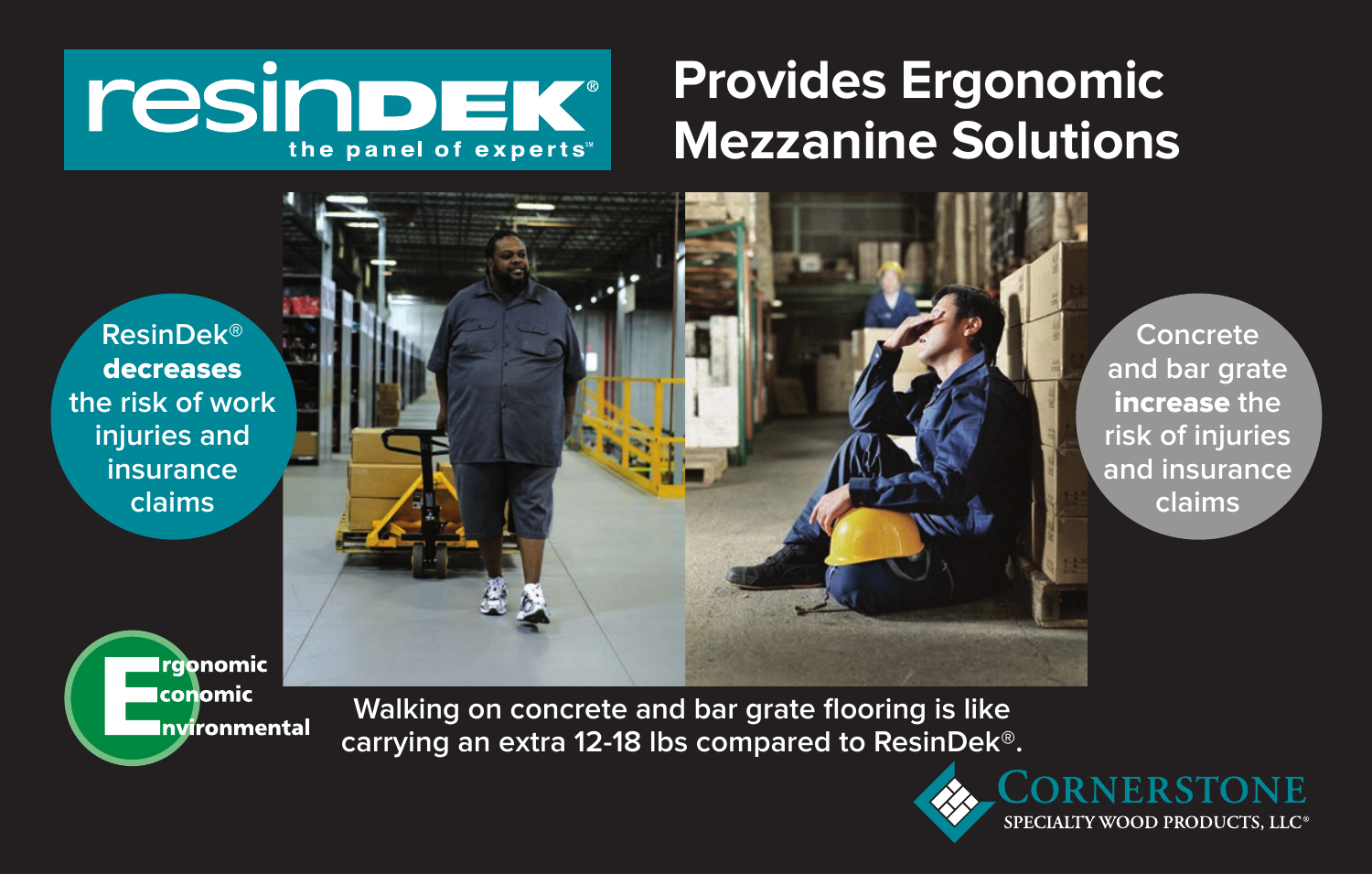# *TESINDEK®* the panel of experts

**Why the Ergonomic performance of your Pick Module, Elevated Platform or Mezzanine flooring should matter to you!**

**The Warehouse Workforce has a Higher Injury Rate than Other Occupations** The 2014 Bureau of Labor Statistics showed that warehouse injuries occurred in 5.0 out of 100 employees, compared to 3.2 per 100 in all other occupations. Warehouse injuries make up 1% of the total workforce. The Warehouse workforce comprised 0.3% of the work population in 2015. This means that a warehouse worker is 3x more likely to get injured on the job than the workforce at large.

### **Warehouse Injuries and Absenteeism Reduce Productivity**

In 2014, 34,300 cases resulted in missed days at work, and 95% of absences were a direct result of on the job injuries.

Almost everyone at some time has experienced pain or discomfort from walking or running on hard surfaces for long periods of time. So the mezzanine work floor you install deserves some thought for productivity, safety, and workforce comfort.

What's even more amazing is that industry reports state the annual cost of workplace injuries at about \$189 billion in 2011, which exceeds the combined profits reported by the 16 largest Fortune 500 companies. In addition, there were a total of 60 million days lost from workplace injuries in 2011, at an average cost of \$37,000 per injury.



Field data collected by The Ohio State University's Institute for Ergonomics of walking on bar grate and concrete surfaces produced significantly higher impact forces on the body than ResinDek, resulting in higher risk of injuries and fatigue over time.



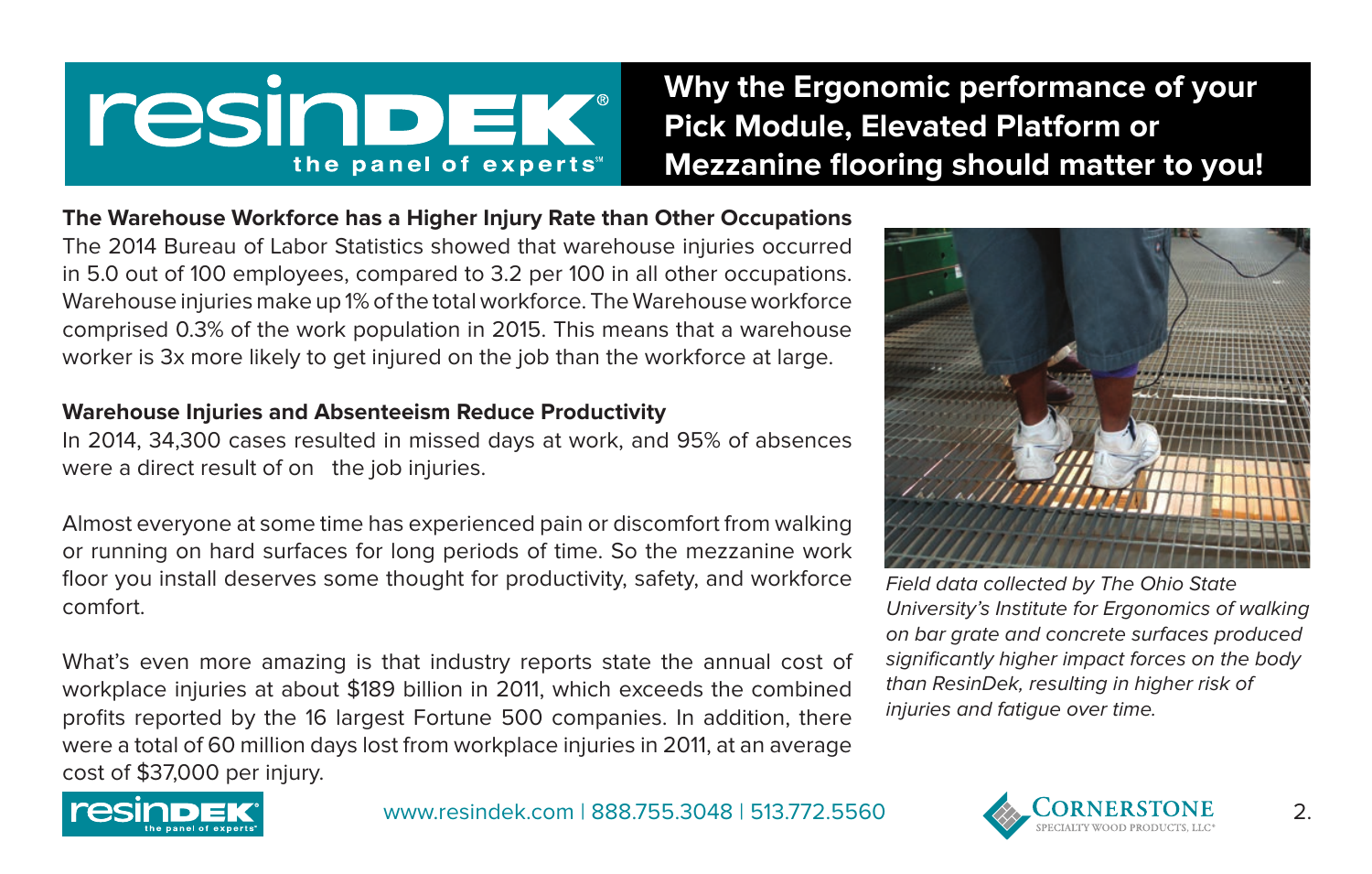## **Highlights of Research Conducted by Dr. Steve Lavender for The Ohio State University's Institute for Ergonomics**

A world leader in 3rd party logistics location and an internationally known apparel retailer location. Both locations that volunteered were in the vicinity of Columbus, Ohio, and were over 500,000 in square feet. The ergonomic test data collected at these two locations was conducted on concrete, bar grate and ResinDek® flooring surfaces.

Testing Parameters:

- 47 volunteers, two different facilities, ordinary work routine
- Pedometers collected at the end of an 8 hour shift
- With a 30" pace, employees averaged 21,000 steps, or 10 miles per day!
- Used accelerometers on volunteers and measured tibia acceleration on various surfaces and different walking speeds
- Wore their usual work shoes during the collection process (athletic shoes and work boots primarily)

# **Summary of Biomechanical Analysis of Walking on ResinDek and Other Mezzanine Floors**

- Significantly less tibial shock with ResinDek<sup>®</sup> at work rate walking speed<sup>\*</sup>
- Concrete increased the tibial shock by 5.4% at the work rate walking speed
- Bar grate work rate walking pace showed an increased tibial shock rate of 10.6%
- \*Work rate walking speed defined as walking 15% faster than an average walking pace.

## **So what does this really feel like?**

When you convert the data from tibia shock force to pounds you can easily see and feel the difference:

- Working on Concrete is Equal to adding 12 lbs. to your body compared to ResinDek®.
- Working on Bar Grate is Equal to adding 18 lbs. to your body compared to ResinDek®.

#### **Why would you ever want to add more weight to your employees who are already packing, loading and moving products?**



www.resindek.com | 888.755.3048 | 513.772.5560  $\bullet$  CORNERSTONE 3.



A researcher from Ohio State University takes tibial shock readings on a ResinDek® mezzanine.